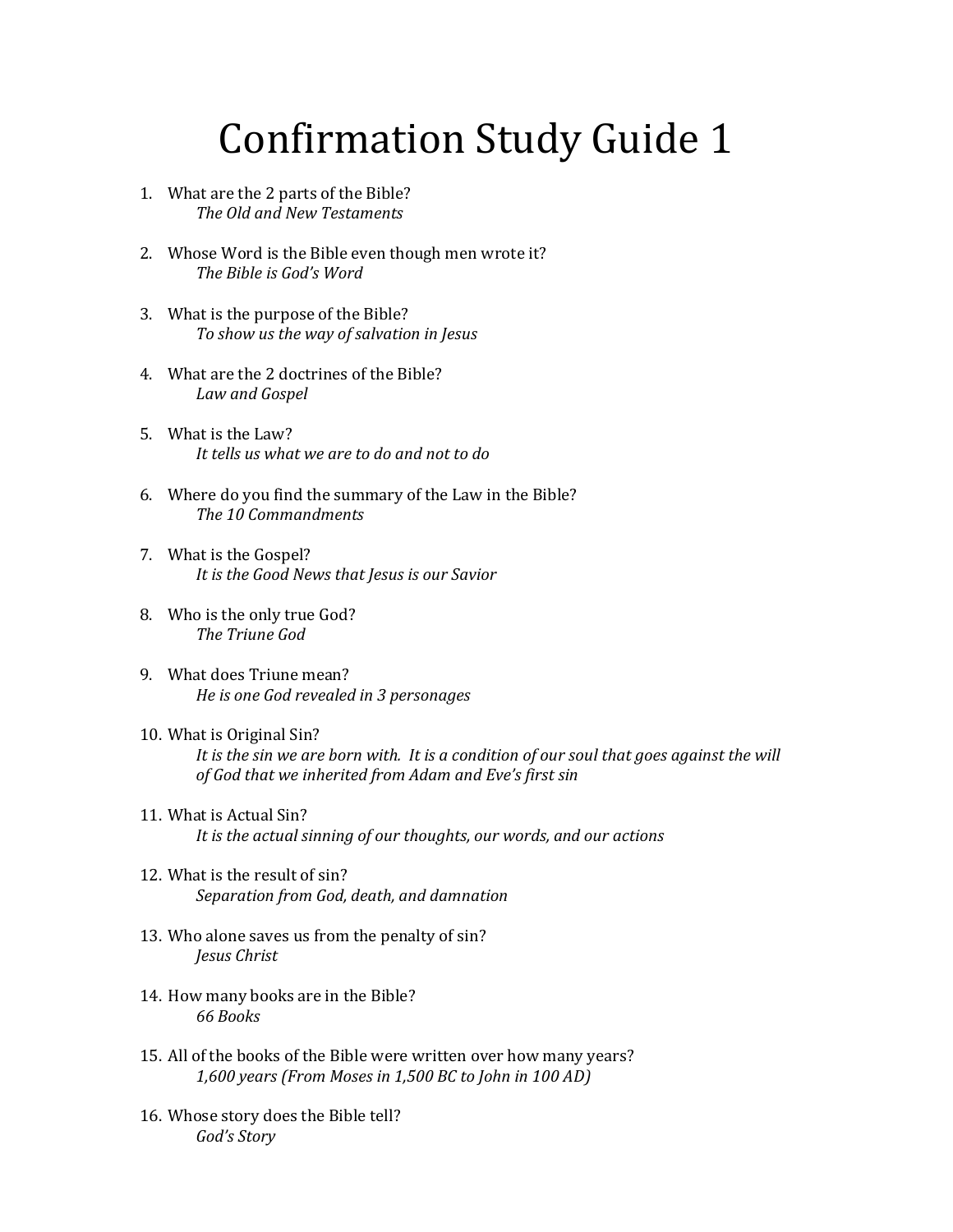- 17. What is the Apostle's Creed? *A summary of the Christian faith*
- 18. The Apostle's Creed is divided up into three sections called what? *Articles*
- 19. What exactly does the Apostle's Creed summarize? *What God is and what he has done*
- 20. Which person of the Trinity does each article describe? *1st-God the Father 2nd-God the Son 3rd-God the Holy Spirit*
- 21. Did Jesus live the life of the rich and the famous? *Definitely not*
- 22. List at least three things that happened in Jesus life that shows how he was humiliated. *He was tortured, mocked, crucified, despised, rejected, etc…*
- 23. Why did Jesus have to suffer and die? *It was for our sake. We deserve death, but Jesus died in our place*
- 24. What do we all deserve because of sin? *Death*
- 25. What does it mean that Jesus redeemed us? *It means that he bought us back from death with the price of his blood*
- 26. God created people to live in correct relationships towards himself, other people, and creation. What are those three relationships supposed to look like? *Faith towards God, love towards other people, and dominion/responsibility towards creation*
- 27. What does it mean that we live in the image of God? *It means we live in right relationship towards him, are thoughtful and creative, and have dominion over all things*
- 28. Who has the image of God? *All people no matter gender, race, height, eye-color, etc… All humans!*
- 29. What happened to our relationships with God, other people, and creation in the fall? *They were broken and marred by sin*
- 30. Since the fall, how many people have been sinners living in broken relationships? *Every single one. We are all born with sin from the moment of conception*
- 31. There are two parts to being a human being. What are they? *Both body and soul*
- 32. What is the ultimate hope for the Christian? *Christ's return to raise all of the dead and create a new Heaven and a new Earth*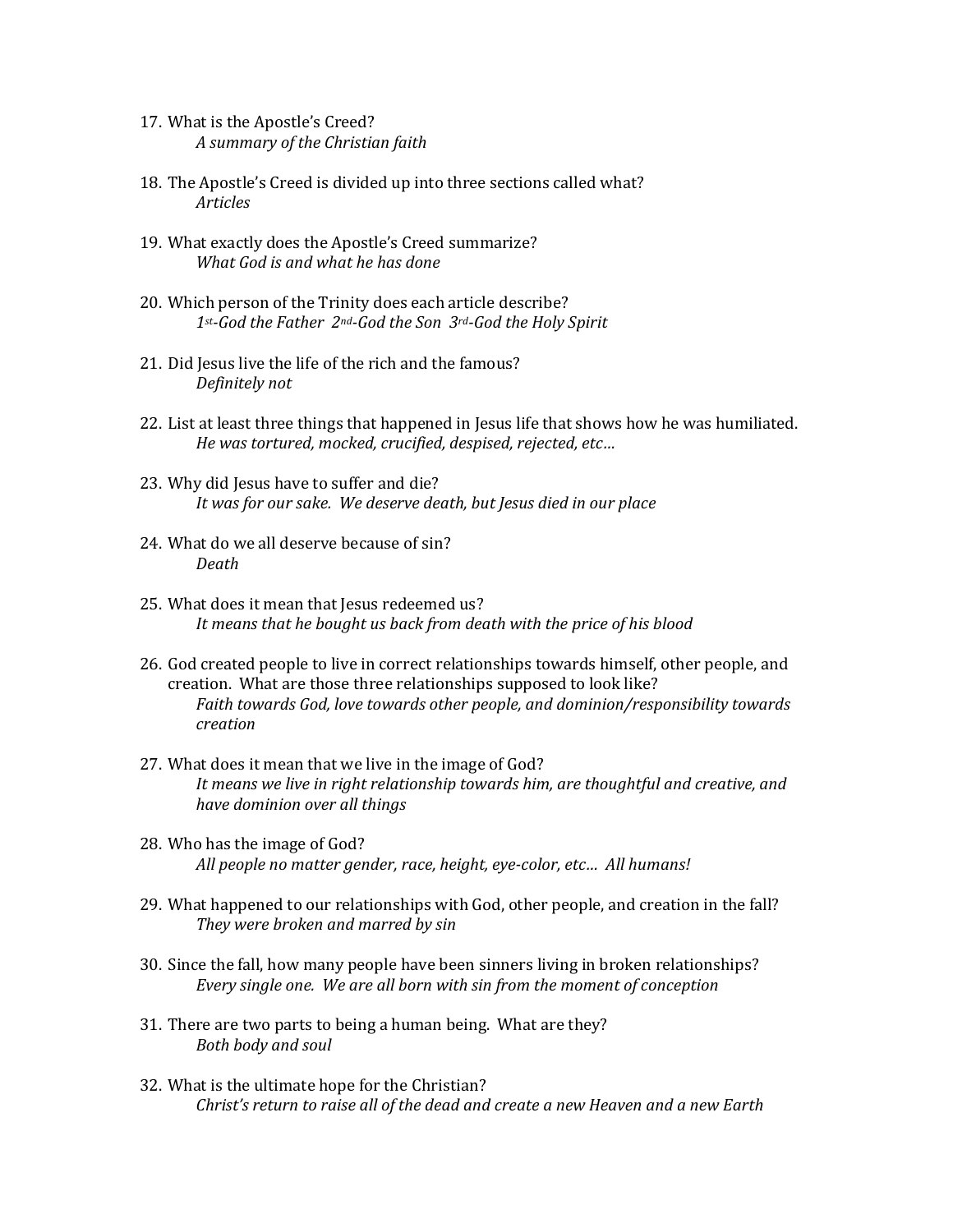- 33. Is prayer optional? *No, it is an important part of our relationship with God*
- 34. The Lord's Prayer is made up of 7 sections called what? *Petitions*
- 35. What does it mean for God's name to be hallowed? *It means that we keep it holy and pure among us by using it in holy ways, but not using it in profane ways*
- 36. What is a kingdom? *A place where a king reigns and rules*
- 37. What kingdoms war against Jesus' Kingdom? *The Kingdom of the world, the devil, and our sinful flesh*
- 38. What does it mean to pray, "Thy will be done?" *It means that you want God's will done, even if it does not match your will*
- 39. What two questions do we need to ask in order to make sure that we "discern the body?" *What is it? What does it do?*
- 40. What is the Lord's Supper? *A sacrament in which Jesus dwells bodily with his church*
- 41. What two elements are in the Lord's Supper that our eyes can see? *Bread and wine*
- 42. What two elements are in the Lord's Supper that our faith can see? *Jesus' body and blood*
- 43. What does the Lord's Supper do? *Forgiveness of sins, grants salvation, and proclaims Jesus death until he returns*
- 44. Why is God called Almighty and Maker? *He made all things out of nothing by His almighty, powerful Word*
- 45. Who are the angels? *These are spiritual beings that God created. They were all created good*
- 46. How did some angels become evil? *They rebelled against God, and were led by the leader of evil angels who is the devil, or Satan*
- 47. What are the characteristics of the Devil? *He was a liar and the father of lies; and his goal is to destroy (kill) and keep people from believing and following the Lord*
- 48. What do the good angels do? *They carry out God's commands and help Christians*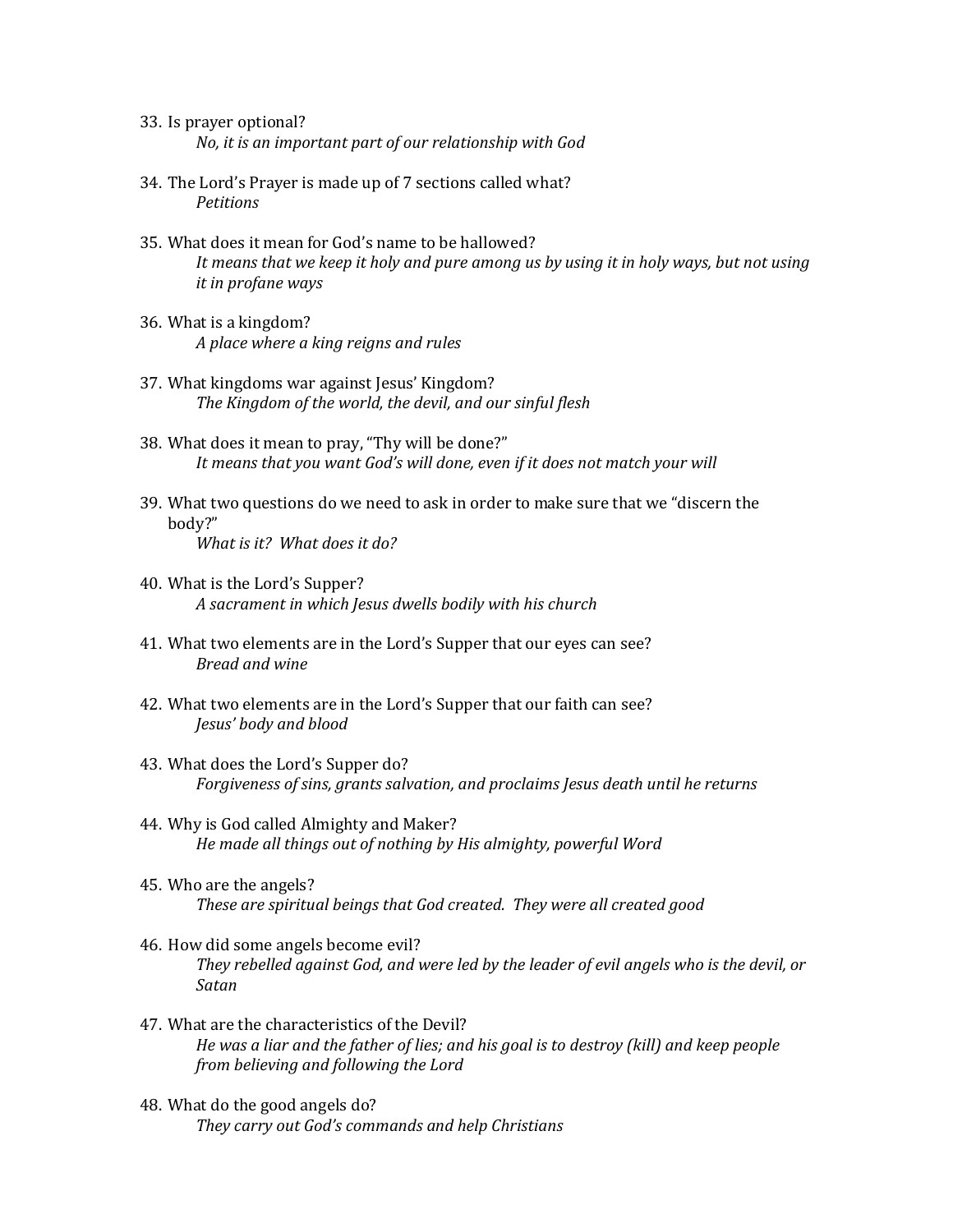- 49. What is the work of the Heavenly Father? *He is the Creator, He made you, and He preserves your life*
- 50. What are the 2 natures of Jesus? *He is both God and man in one person (Divine and human)*
- 51. How can we know that Jesus was true God? *His miracles, His perfect life, His resurrection from the grave*
- 52. Why was it necessary for Jesus to be true man? *To live a perfect life for us, and to also take our sins upon himself and die for them on the cross*
- 53. For what purpose was Jesus born? *To save His people from their sins*
- 54. When did Jesus come forth from the tomb? *On Easter morning*
- 55. Why is the Easter Resurrection of Jesus so comforting to Christians? *It proves that Jesus really is the Son of God; also it proves that my sins are forgiven and that Jesus will one day bring me to everlasting life in heaven*
- 56. Where is Jesus now? *He is ruling over all things, watching over Christians, and always spiritually present with us*
- 57. How will Jesus return to the earth at His 2nd Coming? *He will return visibly and with great power and glory*
- 58. Who is the Holy Spirit? *He is true God*
- 59. What does the Holy Spirit do? *He works through the hearing and proclaiming of the Word of God to bring people to Jesus. He also gives spiritual gifts to people so that they can serve the Lord and serve people in love*
- 60. When were most people made Christians? *At their Baptism when the Holy Spirit worked faith in their hearts*
- 61. What is a Christian?

*A Christian is one who believes in Jesus, trusts Jesus as His Savior from sin, loves Jesus, and wants to serve Jesus with his life* 

- 62. What is the Holy Christian Church? *It is the total number of people of all time who believed in Jesus and followed Him in their life*
- 63. In whose name do we pray? *We pray in Jesus' name*